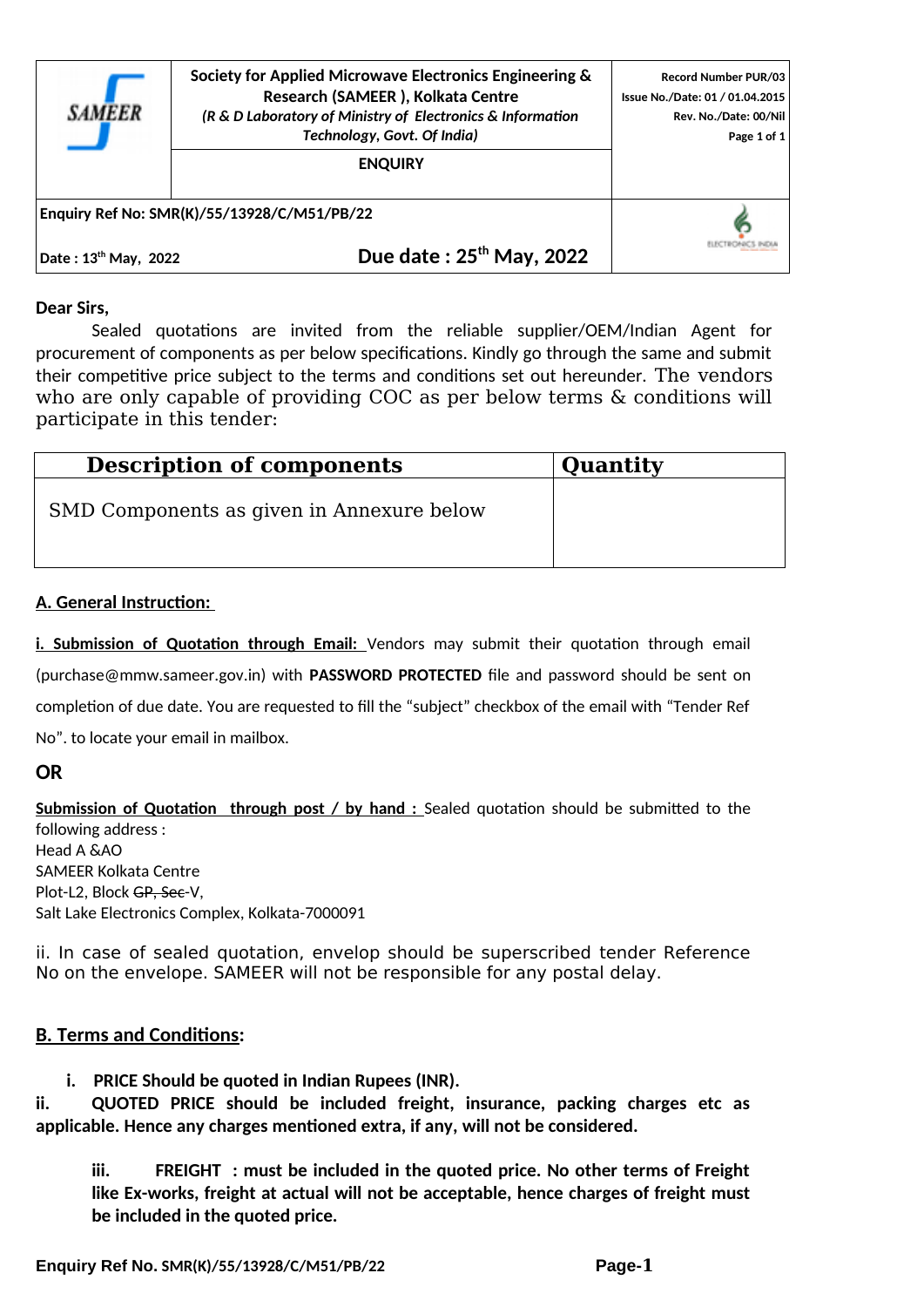- **iv. GST should be mentioned clearly which should not be included in the above quoted price.**
- **v. Restriction of country /countries imposed for import** : As per guideline of procurement rules GFR,2017 (OM No. F.NO.6/18/2019-PPD dt 23rd July,2021 and F.No. 6/18/2019-PPD Dt 23rd July,2020 issued by Ministry of Finance, Dept. of Expenditure, Govt. of India) where restrictions from country / countries/a class of countries **(sharing land border with India)** has been imposed. Relevant document (s) as per above OM are required to be submitted by the bidder.
- **vi. Custom duty :** Suppliers may avail advantage of duty exemption. SAMEER is registered with DSIR under the notification No. 51/96 -Customs for exemption of Custom Duty only. Duty exemption certificate should be processed at least 10 days in advance on intimation. Please note that SAMEER will provide only duty exemption certificate. **If there is any duty, over and above the exempted amount, will be borne by you. Hence consider accordingly while quoting.**
- **vii. Payment** will be made after delivery and installation (if applicable) by RTGS/NEFT.
- **viii. Quoted price should be included freight , insurance, packing charges etc as applicable.**
- **ix. COC (Certificate of compliance)** : Please note that COC must be provided alongwith shipment failing which material will not be accepted. COC either only from Manufacturer (OEM) or Authorized Distributor (authorization certificate to be submitted, if demanded,) of OEM is acceptable.
- **x. Bid evaluation process** : Quotation will be evaluated based on technical specifications as per enquiry by tender committee and necessary clarification, if required, will be sought through email from suppliers. After satisfaction of technical suitability price will be taken into account in price comparison to arrive L1 bidder.
- **xi.** Acceptability of the extent of variation in specifications on evaluation of technical data sheet wherever applicable will be decided by the competent authority based on technical suitability and shall be bound by the bidders.
- **xii. Delivery** shall be made within 4 / 5 weeks on receipt of the order.
- **xiii. Warranty** should be mentioned clearly, if applicable for this item.
- **xiv. Validity** of quotation should be minimum 45 days from the due date.
- **xv. If any vendors who have not participated in earlier tender/ enquiry, kindly submit your credential dealing with components for the last 3 years with any Govt.bodies (state/ Central) / or limited companies.**
- **xvi.** SAMEER reserves the right to reject this tender without assigning any reason.

**For any technical clarification please contact our concerned scientist-D, Smt.Paramita Biswas (paramita.biswas@mmw.sameer.gov.in/ Ph : 033-2357-4875 / 4894)** 

Please mention Enquriy Ref No. in all future correspondence.

Vivek Kumar Singh Head, A & AO email : purchase@mmw.sameer.gov.in

------------------------------------x ------------------------------------ **Plot-L2, Block-GP, Sec-V, Salt Lake Electronics Complex, Kolkata- 700091, INDIA Ph : 091-33-2357-4875 / 2357-4894 Fax : 091-33-2357-4950, E-mail :** [purchase@mmw.sameer.gov.in](mailto:purchase@mmw.sameer.gov.in)